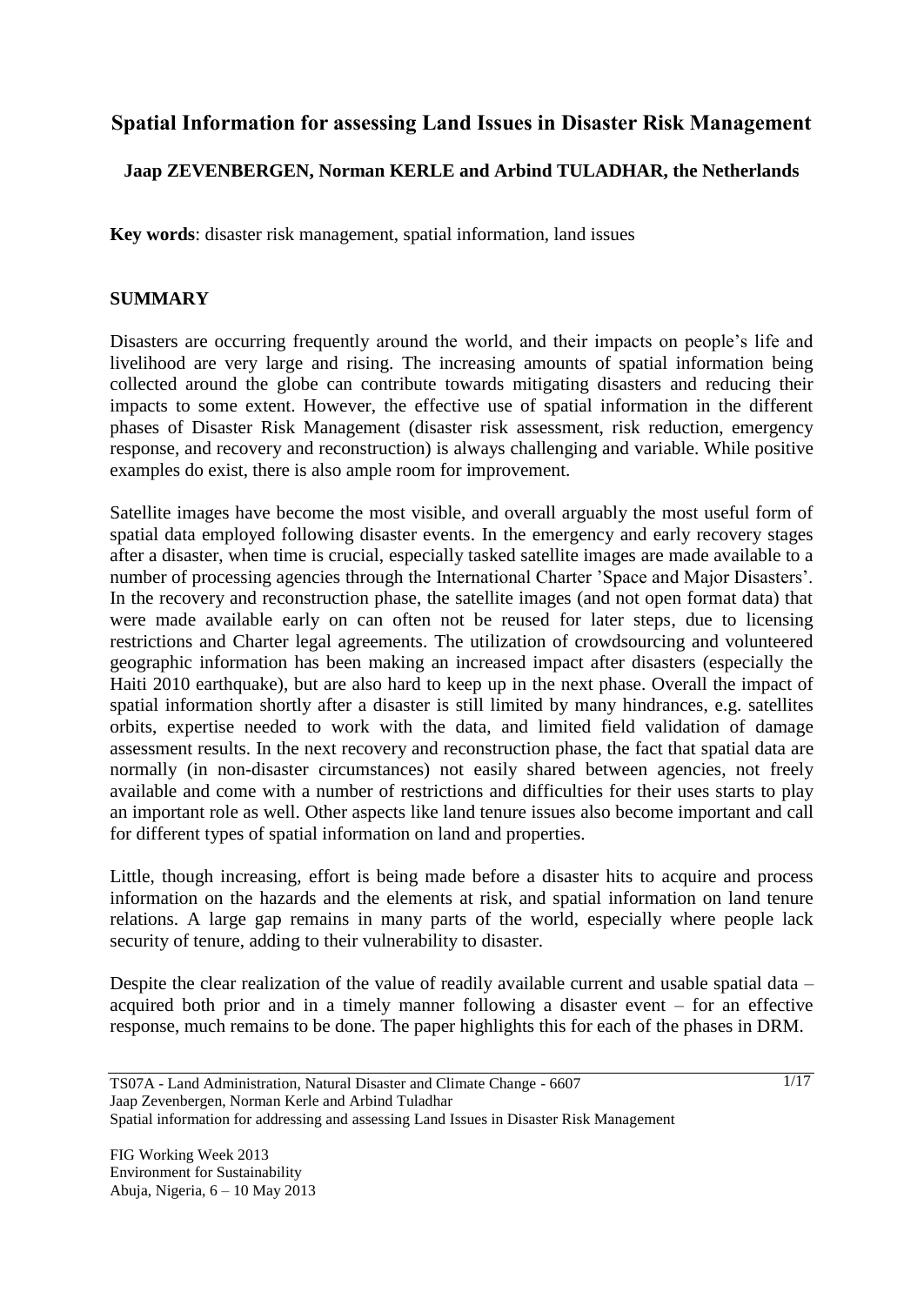# **Spatial Information for assessing Land Issues in Disaster Risk Management**

## **Jaap ZEVENBERGEN, Norman KERLE and Arbind TULADHAR, the Netherlands**

### **1. INTRODUCTION**

Disasters are occurring frequently around the world, and their impacts on people"s life and livelihood are very large and continue to increase. Especially people with limited access to resources and political support are extra vulnerable to disasters; they are often struck by them, and the relative consequences on their livelihood are often large. Many publications indicate that spatial information and the uses of spatial analysis tools can be effectively used in each of the stages of Disaster Risk Management (DRM), i.e. disaster risk assessment, risk reduction, emergency response, and recovery and reconstruction. If appropriately used, the increasing amounts of spatial information being collected around the globe contributes to reducing disaster risk, as well as the impacts of disaster events to some extent, and even increase community resilience during the disaster period.

The overall use of spatial information for the support of government activities, including for example land administration, physical planning, housing development, and transport, has been receiving a lot of attention over the last two decades. UNECE (1996) clearly shows that spatial information supports effective land administration, and is a basic requirement for the growing need of secured land tenure and to support management of land based activities such as DRM from the social, environmental and economic perspectives to achieve sustainable development (Tuladhar, 2004). During most of this time the attention was focused on the supply side of the spatial information, and how to share it among different stakeholder, in a field that became known as "spatial data infrastructures (SDI)", also known as National Geographic Information Systems in some countries.

Despite the clear realization of the value of readily available current and usable spatial data – acquired both prior and in a timely manner following a disaster event – for an effective response, much remains to be done. The paper highlights this for each of the phases in DRM, after starting with a section on access issues for spatial information.

### **2. SPATIAL DATA INFRASTRUCTURE, CROWDSOURCING AND VOLUNTEERED GEOGRAPHIC INFORMATION**

Margareta Wahlström, the United Nations Assistant Secretary-General for Disaster Risk Reduction, wrote in the preface to the book "Geo-information for Disaster and Risk Management: Examples and Best Practices' the following:

"Each year, disasters arising from storms, floods, volcanoes and earthquakes cause thousands of deaths and tremendous damage to property around the world, displacing tens of thousands of people from their homes and destroying their livelihoods. Developing countries and poor communities are especially vulnerable. Many of the

```
Spatial information for addressing and assessing Land Issues in Disaster Risk Management
```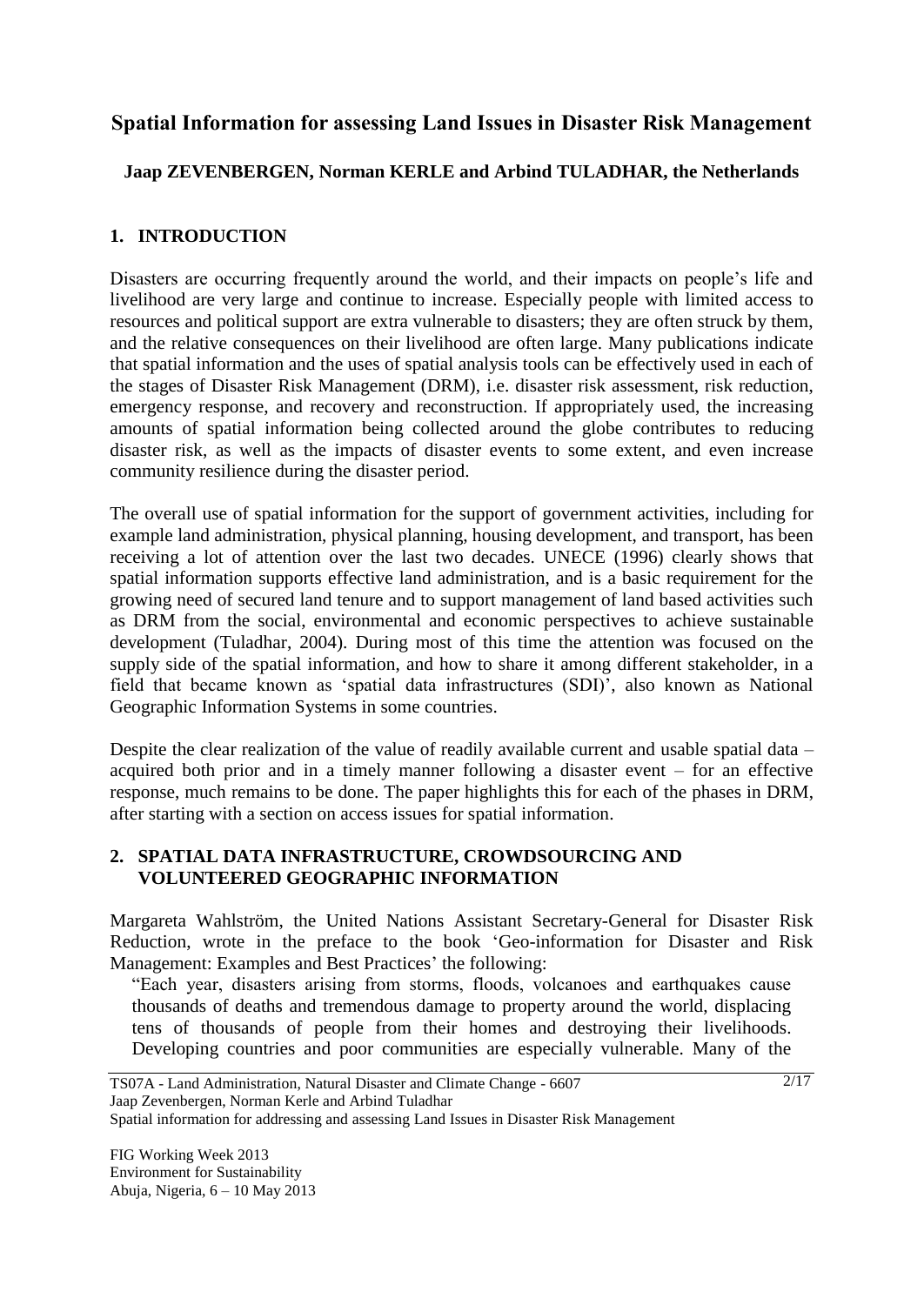deaths and property losses could be prevented if better information were available on the exposed populations and assets, the environmental factors in disaster risk, and the patterns and behavior of particular hazards. Increasingly, this information is becoming available with the help of technologies such as meteorological and earth observation satellites, communication satellites and satellite-based positioning technologies, coupled with hazard modeling and analysis, and geographical information systems (GIS). When integrated into a disaster risk reduction approach, and connected to national and community risk management systems, these technologies offer considerable potential to reduce losses to life and property. But this requires a solid base of political support, laws and regulations." (JB GIS, 2010).

Issues around access to spatial data are discussed next, followed by the developments around crowdsourcing, especially linked to disasters.

### **2.1 Spatial data infrastructure and spatial data sources**

The biggest challenge for the disaster risk management is timely availability and accessibility of reliable, current and accurate spatial information. The notion of SDI is meant to share and improve access to spatial information in a consistent manner for effective uses of variety of geo-datasets in application domains such as DRM. These dimensions include spatial data (such as topography, elevation models, administrative boundaries, geographical names (gazetteering), certain thematic data sets, cadastral data sets), standards, access and service technology, institutional framework and policy including costs and pricing policies (Groot and McLaughlin, 2000). Although progress has been made at the conceptual level of SDI, the number of countries with an actually well working SDI in place is limited, and more work is still needed there, for instance on focusing much more on the use and demand side of the spatial information, e.g. on striving towards Spatially Enabled Government and Society (Steudler and Rajabifard 2012).

Until Geo-ICT emerged as a concept around 1990, maps were considered the principal source and repository of spatial data. Many different types of maps existed, each focusing on a different set of phenomena, such as geographic, geological, geomorphological, topographic, road, city, or cadastral maps. In the past aerial photogrammetry has helped early on to map visible features and changes in land covers. Now, with an increasing amount of platforms (e.g. geostationary satellites, low orbit satellites, airplanes, unmanned aerial vehicles (UAVs)) and variety of sensors (visible, thermal, infrared and radar), an increasing number of the features of the earth surface can be remotely sensed. But certain features can still not be seen from space, especially social-economic information (on land tenure relations, size of household, financial situation, etc.). The use of physical proxies has allowed non-directly visible social phenomena to be assessed, such as social vulnerability (Ebert et al., 2009). Field verification improves the reliability of such information.

Geo-ICT does not only help to collect information, but also to analyze the data, by allowing integration of different types of spatial information (structured in layers) within geographical information systems (GIS). However, this requires that all the information is brought in

Spatial information for addressing and assessing Land Issues in Disaster Risk Management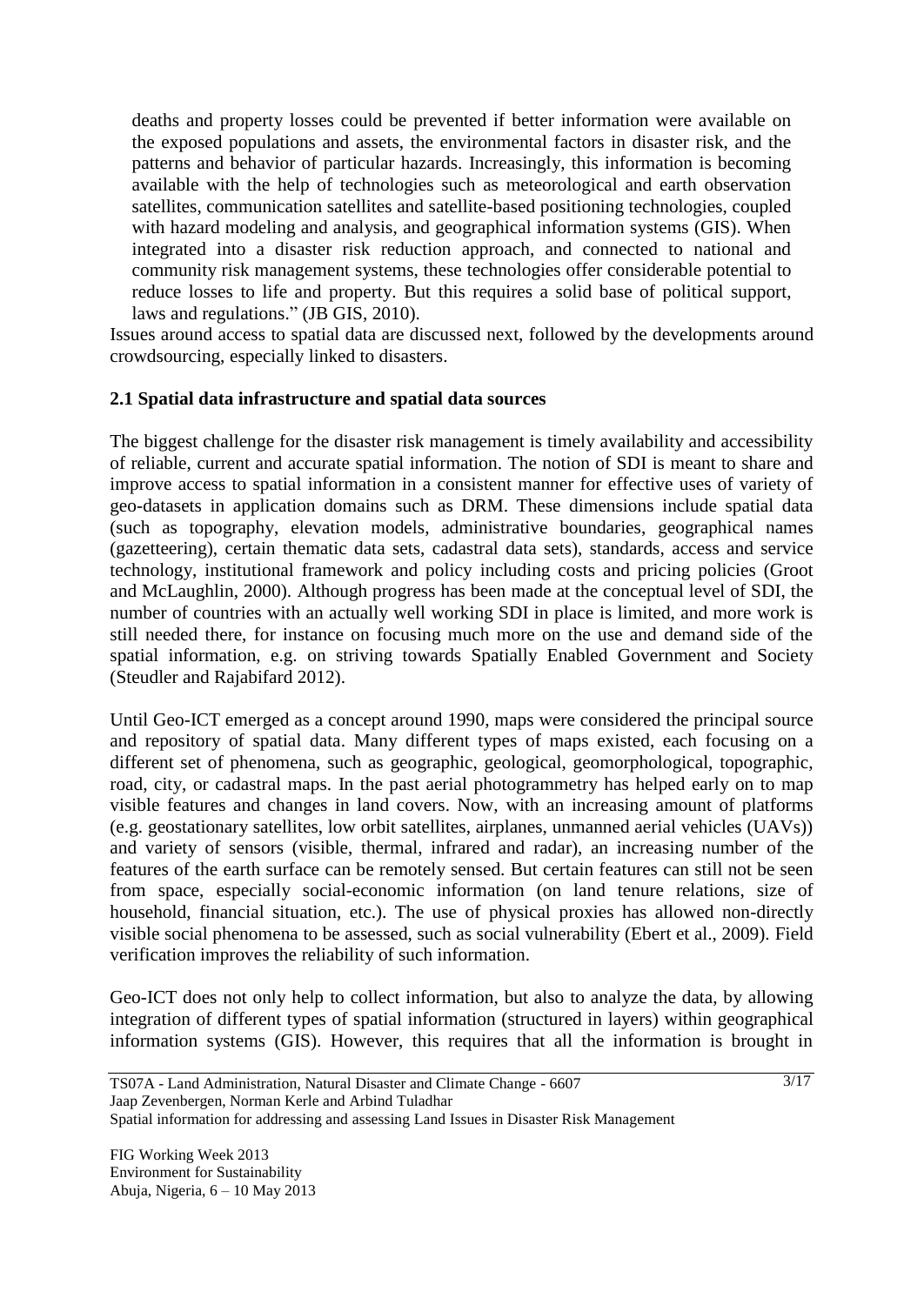relation to the same geodetic reference system. Satellite-based navigation systems such as GPS have made it much easier to do so. For a first rough cut, e.g. whether a bridge is still standing or not, or a house has collapsed or not, even a handheld GPS and many mobile devices already provide enough accuracy to support DRM activities. Increasingly complex models allow combining information and make it possible to estimate and predict a growing number of phenomena from a distance in a GIS environment. Damage assessment modeling (for terrain and esp. buildings) is a very useful tool after disasters. However, the impact of spatial information has been constraint due to data limitations, like satellites orbits, data costs, expertise needed to work with the available data, lack of pre-disaster maps, lack of damage map standards, and limited field validation of for example damage assessment models.

Many of the countries that are most often hit by disasters have less developed economies and usually also less spatial data and very rudimentary data sharing arrangements such as SDI. Groot and McLaughlin (2000) indicates that having a facility or organization that acts as "broker" between data users and the suppliers can improve the integrity, timely accessibility and sharing data for the applications in the domain. A lot of spatial data at different scales are being generated via both national and commercial satellite operators and data processors. Such data, certainly the high resolution ones, are normally not freely available and come with a range of copyright restrictions. In the emergency and early recovery stages after a disaster, when time is crucial, specific images are made available to a number of processing agencies via the International Charter 'Space and Major Disasters' (Stryker and Jones, 2009).

### **2.2. Crowdsourcing and volunteered GI**

Over the last years, the ordinary citizens have been increasingly collecting spatial information with handheld devices (like smartphones and handheld GPS), or contributing through webbased data collection portals, in what is called neo-geography, crowdsourcing or volunteered geographic information (Goodchild, 2007). While the concept goes back more than 100 years, the tools and Web 2.0-based approaches are new, and are having an increasing impacted on disaster response, including damage mapping. Beginning after the 2008 Wenchuan (China) earthquake, in particular following the 2010 Haiti earthquake disaster crowdsourcing in different shapes became a prominent approach (Kerle, 2013; Kerle and Hoffman, 2013). At its most basic, crowdsourcing can be divided into passive and active contributions. For example, by aggregating active mobile phone profiles clues about the situation on the ground (e.g. power outages quickly leading to a decline in active phones) can be obtained, while an analysis of geotagged (based on IP addresses) search term use can demarcate disaster hotspots. Such passive volunteering of information has become a valued source of disasterrelated intelligence, and the behavior of the masses has been shown to be surprisingly quick and accurate in terms of revealing trends and emerging incidents. In addition, following major disasters typically a huge willingness to help is evident, including by people entirely unaffected by the given event. A meaningful contribution is the provision of geotagged incident reports and photos, for example on Ushahidi, the most prominent disaster reporting website. Following the 2010 Haiti earthquake Google Map Maker and OpenStreetMap also drew the support of thousands of lay volunteers, who mapped roads and landmarks in Port-au-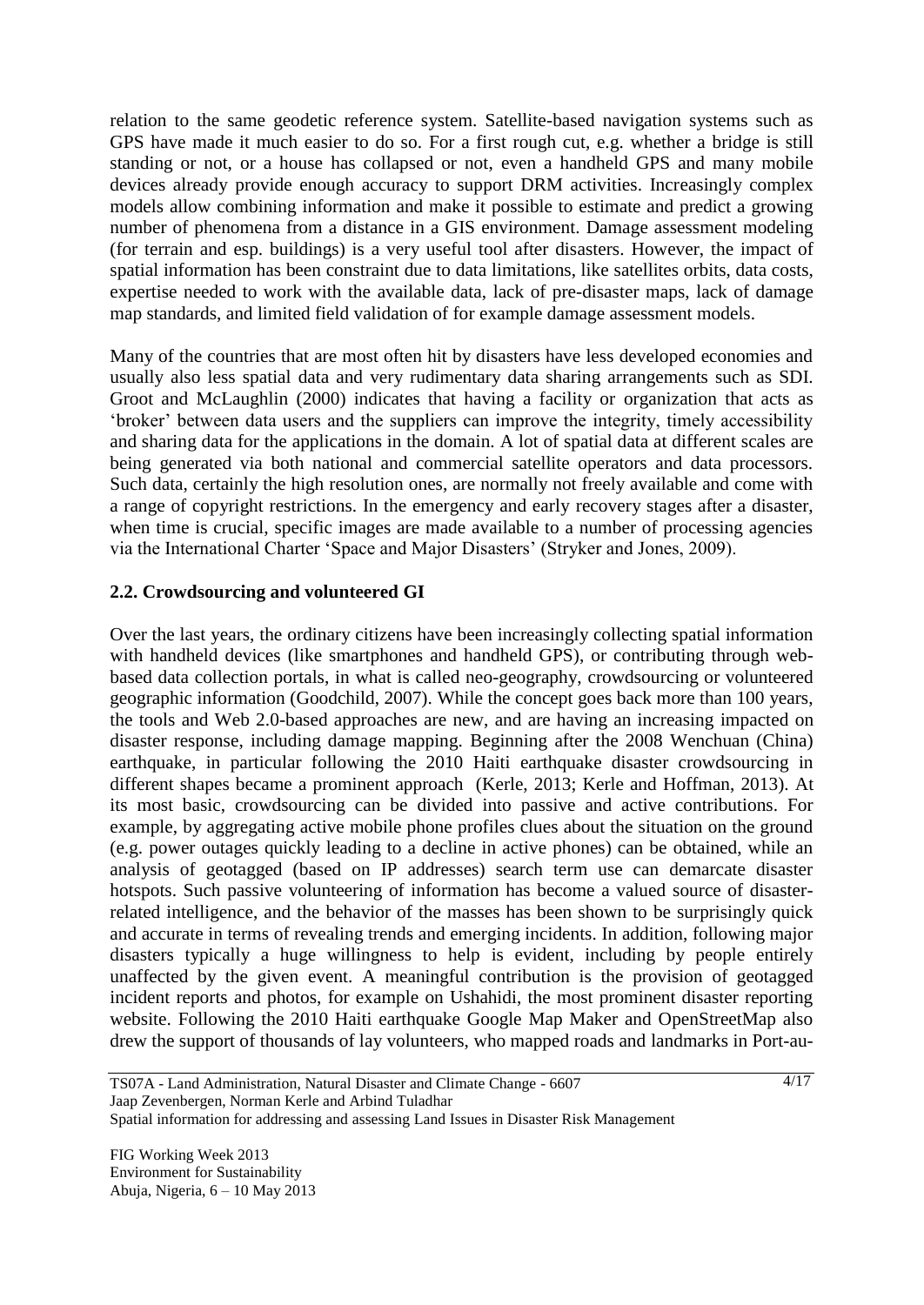Prince and environs in great detail in a few days (Heipke, 2010), providing a much needed base map for all subsequent disaster response and rehabilitation work. In addition to mapping roads also many crisis field reports were generated using social media platforms. The growing strength of the citizen mapper is also well reflected in the Crisis Mappers community (http://www.crisismappers.net) that now has nearly 5,000 members, and that largely took charge of coordinating the unofficial Haiti damage mapping. Following the Haiti earthquake this community also showed how a direct engagement between distributed volunteers and both affected people and volunteers on the ground is possible.

Recent disasters, also starting with Wenchuan and peaking with Haiti, have also seen attempts at image-based damage mapping by volunteers trained in image analysis, a more advanced form of active crowdsourcing. In the Global Earth Observation-Catastrophe Assessment Network (GEO-CAN) some 600 experts mapped damage based on satellite and aerial images, with this information later serving as the basis for the post-disaster needs assessment (PDNA). While GEO-CAN has been largely seen as a success (e.g. Barrington et al., 2011), also substantial limitations of the approach have been highlighted (Kerle, 2011; Kerle and Hoffman 2013).

## **3. EMERGENCY RESPONSE**

Following an incident leading to the damage that exceeds the coping capacity of the affected place or area, i.e. a disaster by definition, a rapid understanding of the nature, extent and severity of the consequences is needed. The principal reason is that because of the insufficient ability to deal with such an amount of damage, external assistance is needed to address the disaster consequences, the type and scale of which can only be determined by adequate intelligence about the disaster.

Similarly, spatial information is needed for evacuation and siting of emergency shelters. With power outages, patchy or conflicting field reports, infrastructure typically affected by the event and access to the site impeded, rapid generation of a clear picture of the damage is very difficult. Remote sensing images seem a natural solution as they have additional advantages:

- a synoptic perspective that potentially covers the entire affected area,
- excellent cost-per-area-unit characteristics,
- standardized acquisition parameters (repeat visits always at the same time of day and, in standard configuration, with the same viewing angle), allowing for effective multitemporal monitoring,
- provision of an objective record of the disaster scene, ideally augmented with pre-event reference imagery, and
- availability of a suite of different instruments to address a wide range of disaster situations and information needs

Disasters are hugely variable in type and, consequently, their physical characteristics. Those can be expressed as spatial (e.g., shape, extent), temporal (e.g., onset, duration, dynamics) and spectral (e.g., visible, thermal) characteristics (e.g., Kerle et al., 2008; Zhang and Kerle,

Spatial information for addressing and assessing Land Issues in Disaster Risk Management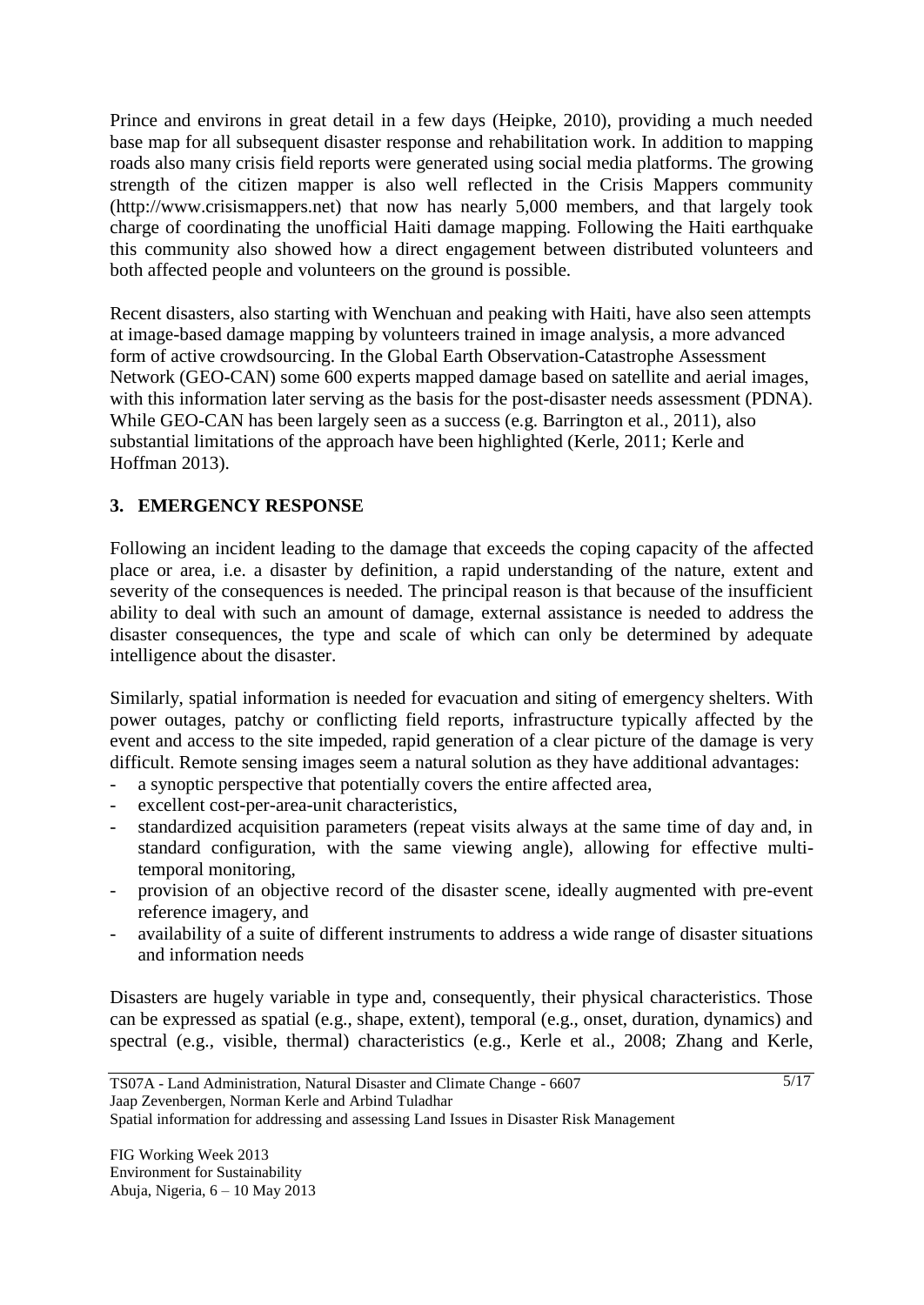2008). A suitable remote sensing solution needs to match those disaster parameters, meaning that a high spatial resolution instrument is needed to map detailed structural damage or to identify markers for property boundaries, while an instrument with less detail but wider coverage is more suited to map the extent of vast disasters. Similarly, images in the visible domain show the situation as a human would see it, while a thermal sensor is needed to pick up heat signals. Radar data are suited to detect structural information or ground subsidence, and to penetrate cloud clover, while data in the infrared part of the electromagnetic spectrum can detect consequences such as changes in vegetation health. This ability to customize a remote sensing-based response is a strong asset. However, it also means that for a given information need only few instruments may exist that, due to orbital restrictions, are not always immediately available, leading to data acquisition delays of days or even weeks. Furthermore, the vast range of instruments results in very specific data that often require expert knowledge and specialized tools to process and interpret.

To ensure maximum data availability and suitable processing after a disaster, the International Charter "Space and Major Disasters" was established in 2000 by three major space agencies (the European (ESA), French and Canadian Space Agencies), and has subsequently grown to include virtually all civilian operators of satellites (currently 22 organizations). The Charter gets activated primarily for rapid onset hydrological or geophysical disasters (e.g., floods, landslides, earthquakes). Complex humanitarian disasters (e.g., civil unrest, famine) and technological disasters (with the exception of significant oil spills) are not included (see www.disasterscharter.org). The Charter gets activated by a standardized procedure, and satellite image data suitable for a given event type are acquired on a priority basis. The images have traditionally been processed, also on a priority basis, by professional analysts at UNOSAT, the German Aerospace Center' Center for Crisis Information (DLR-ZKI) and SERTIT (based at the University of Strasbourg, France). Typical results are print-optimized PDF maps showing information such as flood extent, landslide location, wildfire scars, or structural damage distribution. Recently it was announced that the Charter is now offering 'universal access' to the data for emergency response purposes (Geospatial World, October 2012). The Charter is generally seen as a successful case of international cooperation, though some limitations in the process have also been identified. The high number of annual Charter activations, currently around 40, together with frequent absence of reliable field information, means that results are rarely validated (Kerle, 2010). In recent years other organizations have become involved in image-based damage mapping, including Information Technology for Humanitarian Assistance, Cooperation and Action (ITHACA, based at Torino University, Italy), the United Nations Cartographic Section (UNCS), the European Union Satellite Center (EUSC), the Information Management & Mine Action Programs (iMMAP), and the Joint Research Centers of the European Commission (JRC). This has led to a confusing situation as to who provides authoritative disaster information, as well as to substantial duplication of damage assessment work (Kerle, 2011). Some national mapping agencies or national remote sensing centers act as project managers for a Charter activation and do some of the mapping as well. Since the actual satellite images are typically not made available by the processing organizations, they cannot easily be used to address additional questions, such as to detect property boundaries in support of an adjudication process.

Spatial information for addressing and assessing Land Issues in Disaster Risk Management

TS07A - Land Administration, Natural Disaster and Climate Change - 6607 Jaap Zevenbergen, Norman Kerle and Arbind Tuladhar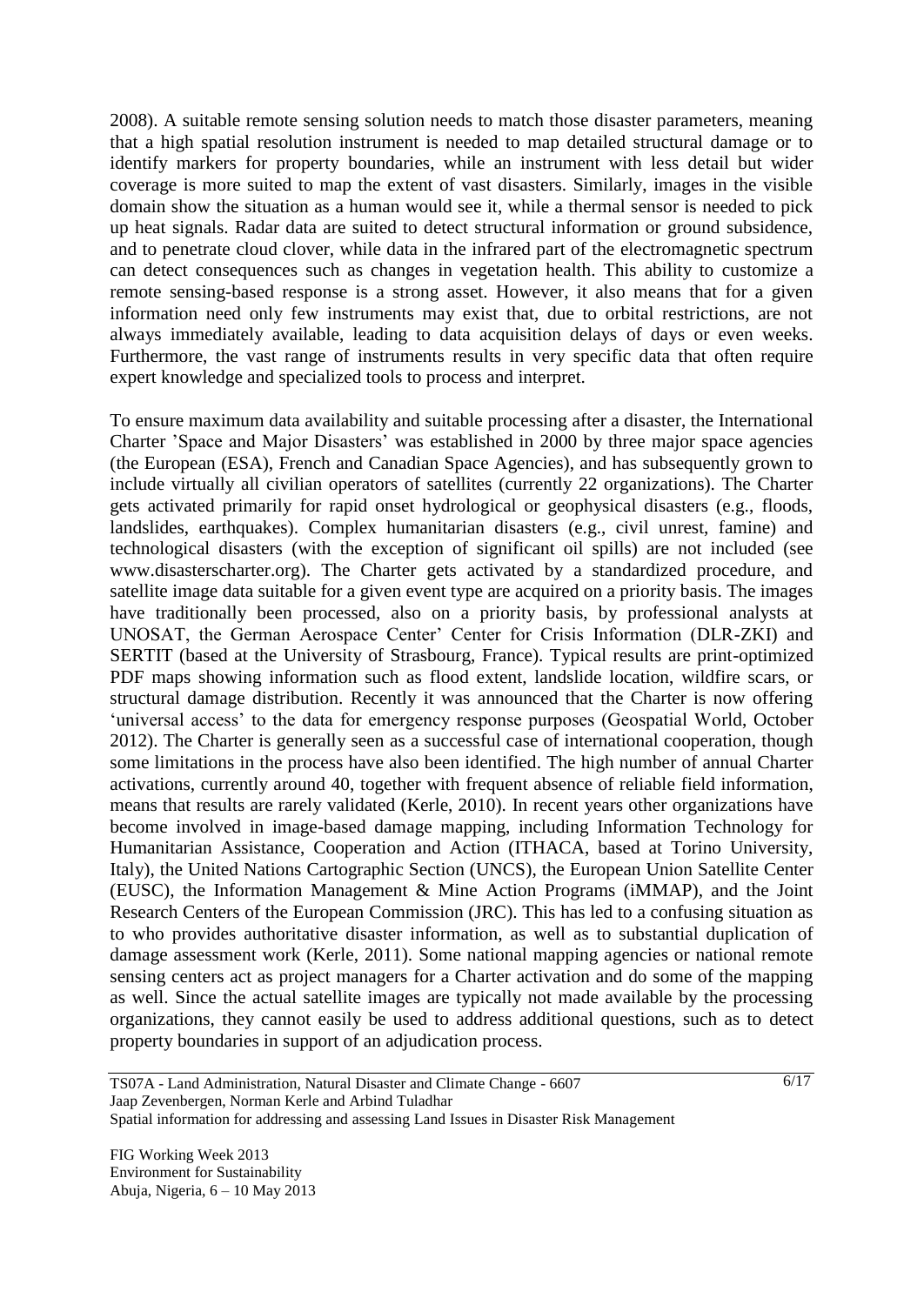While civilian satellite images, which now achieve spatial resolutions of approximately 40 cm, have become a standard tool in damage mapping (e.g., Voigt et al., 2011), airborne data played a more important role. It was shown that about 10 times more damage could be mapped with 15 cm resolution aerial images compared to the satellite-based results (Lemoine, 2010). Also airborne Pictometry data (imagery with 4 oblique views and a vertical image) were used to map damage, with façade views providing extra information (Gerke and Kerle, 2011). In principle such image data are also useful to help preserve information on the immediate post-disaster situation related to property boundaries (before cleanup operations or secondary disasters alter the scene) that can later aid in the adjudication process. However, very little work has been done on the extraction of actual cadastral information from imagery. An example is Ali (2012), who used participatory methods to extract parcel information from satellite data. Anderson (2000) had previously shown how local participation together with simple aerial images can be used to map land rights (see also Lemmen and Zevenbergen, 2010). In crisis situations pre-event images should be used to extract property boundaries to support the post-disaster response and reconstruction process. However, for those situations where no suitable data exist, better conceptual frameworks and methods are needed to derive the maximum amount of information possible from the post-event imagery to settle ownership or property location/boundary disputes. As was done by Ali et al. (2012), involving the stakeholders in the analysis is one option, and many participatory GIS approaches have been developed. This collaboration based on face-to-face interaction can be considered as one end of the collaborative mapping spectrum

#### **4. RECOVERY AND RECONSTRUCTION**

Availability of a variety of both pre-disaster maps and post-disaster imagery will help to plan for camps, and ideally even for emergency shelter (although that will be needed immediately depending on the climate). Satellite data proves to be useful to detect, quantify and monitor refugee and IDP camps (e.g., Kemper et al., 2011), and are routinely used to map hazards. The latter is needed to ensure that camps are not permanently located in hazardous area (often amongst the few vacant spaces). Especially when housing is severely damaged or totally destroyed, it will take a longer term to rebuild them, and thus the sites of camps become important since they will be around for quite some time. It is not unusual for certain camps to even become permanent new settlements. Suitability of the site relates to numerous topographic issues (size, sloping, drainage, access to water, link to road system, etc.), but also whether the area may be considered safe, and is not prone to (another) disasters (after an earthquake one does not want to end up in floodplain). Finally, the pre-existing land tenure situation is important, since it regularly happens that emergency shelter and camps are put up without consulting the host communities, which might lead to land disputes later when the site starts to turn permanent.

The phase moves then to the planning and building of new housing, and eventual dismantling of temporary shelters. Rebuilding in situ has to be carefully considered for a number of perspectives. In general there is an aim towards "building back better". First of all the area

Spatial information for addressing and assessing Land Issues in Disaster Risk Management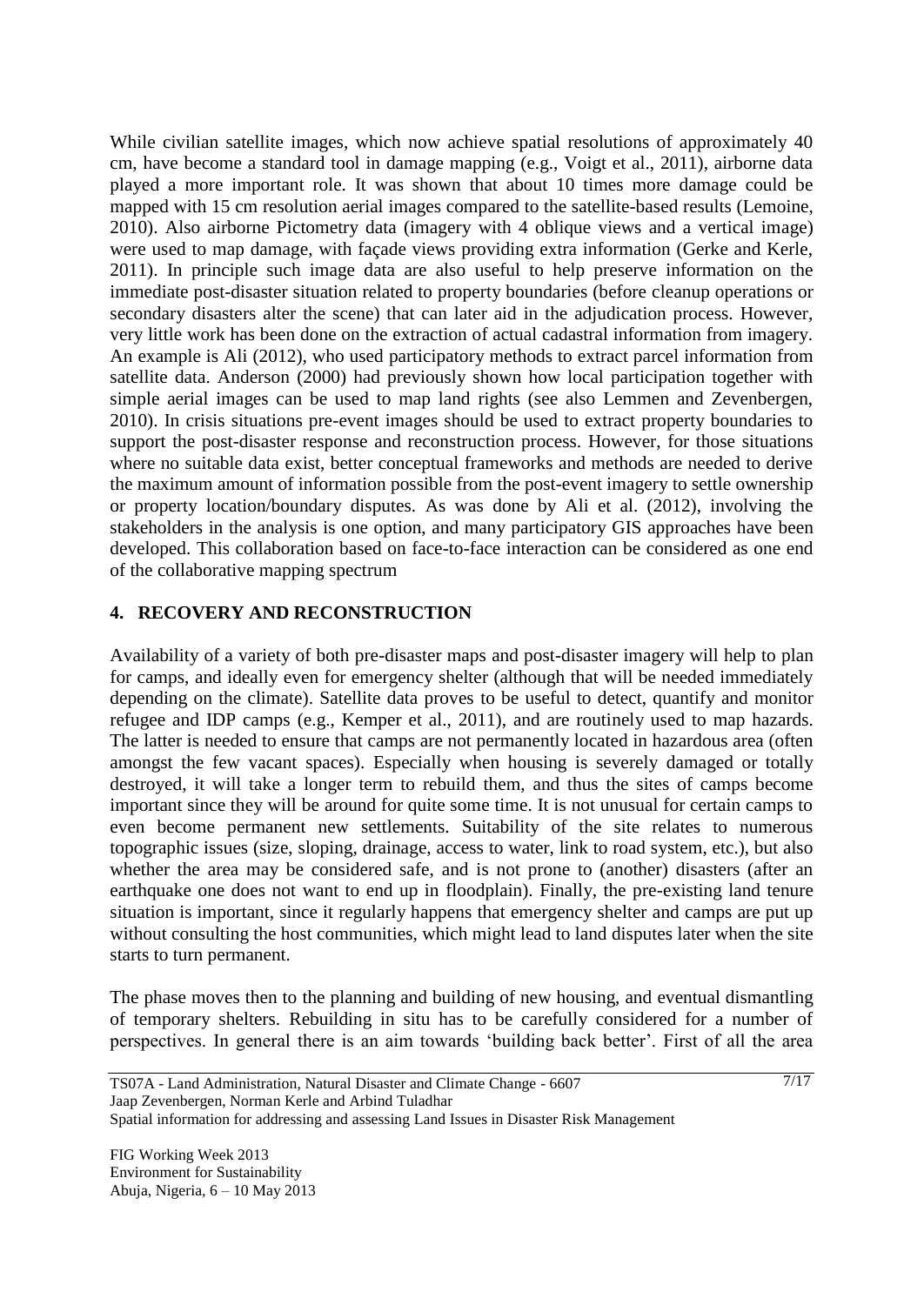should be (re)considered from a hazard perspective. It is not unlikely that (large) parts of the affected area had already been identified as falling within hazardous zones, but people lived there anyway because of lack of knowledge, lack of alternatives or due to livelihood choices. For example, in Aceh an extensive non-building zone along the coast was suggested, which would create long commutes for e.g. fishermen.

If no hazard maps have been prepared yet, they should be prepared at this stage, and existing hazard maps need to be revisited. The disaster might shed new light on the models used during hazard mapping, or the situation has changed after the disaster. Different sets of spatial data contribute to these analyses, although of course appropriate models are at least as important. Finally, remote sensing data are ideally suited to provide a basis for a detailed assessment of reconstruction progress (Guo et al., 2010) by monitoring the speed and quality of, for example, house rebuilding.

As emphasized before, a careful selection of data and processing type is needed for an effective assessment of different hazards (Joyce et al., 2009; Kerle et al., 2008). Access to the appropriate spatial information, however, becomes a problem again during the recovery and reconstruction phase. The images (and not open format spatial data) that were made available early on in the emergency response phase can often not be reused for later steps. The 'normal' fees and conditions start to apply again. Other aspects such as land tenure issues become important and call for different types of information.

As part of reconstruction, the land tenure arrangements of the affected people become increasingly important. In certain settings, funds to rebuild a house are only released if formal land documentation can be supplied. This is always a challenge, but certainly unrealistic in areas where the formal land sector only had a limited impact before the disaster, and the people"s land tenures were customary, informal or otherwise extralegal. Spatial data showing land use cover can support claims as far as they show which land was in use (and even which type of use), and show the general, visible boundaries as well. It cannot help to determine which person was using, let alone owning, the land or house. However, aerial images can be a powerful tool in a broader enumeration or participatory mapping project or community driven adjudication. Figure 1 shows the integrated map of land use and flood zones in Chitwan district of Nepal (Chaorenlynyuta, 2011).

TS07A - Land Administration, Natural Disaster and Climate Change - 6607 Jaap Zevenbergen, Norman Kerle and Arbind Tuladhar Spatial information for addressing and assessing Land Issues in Disaster Risk Management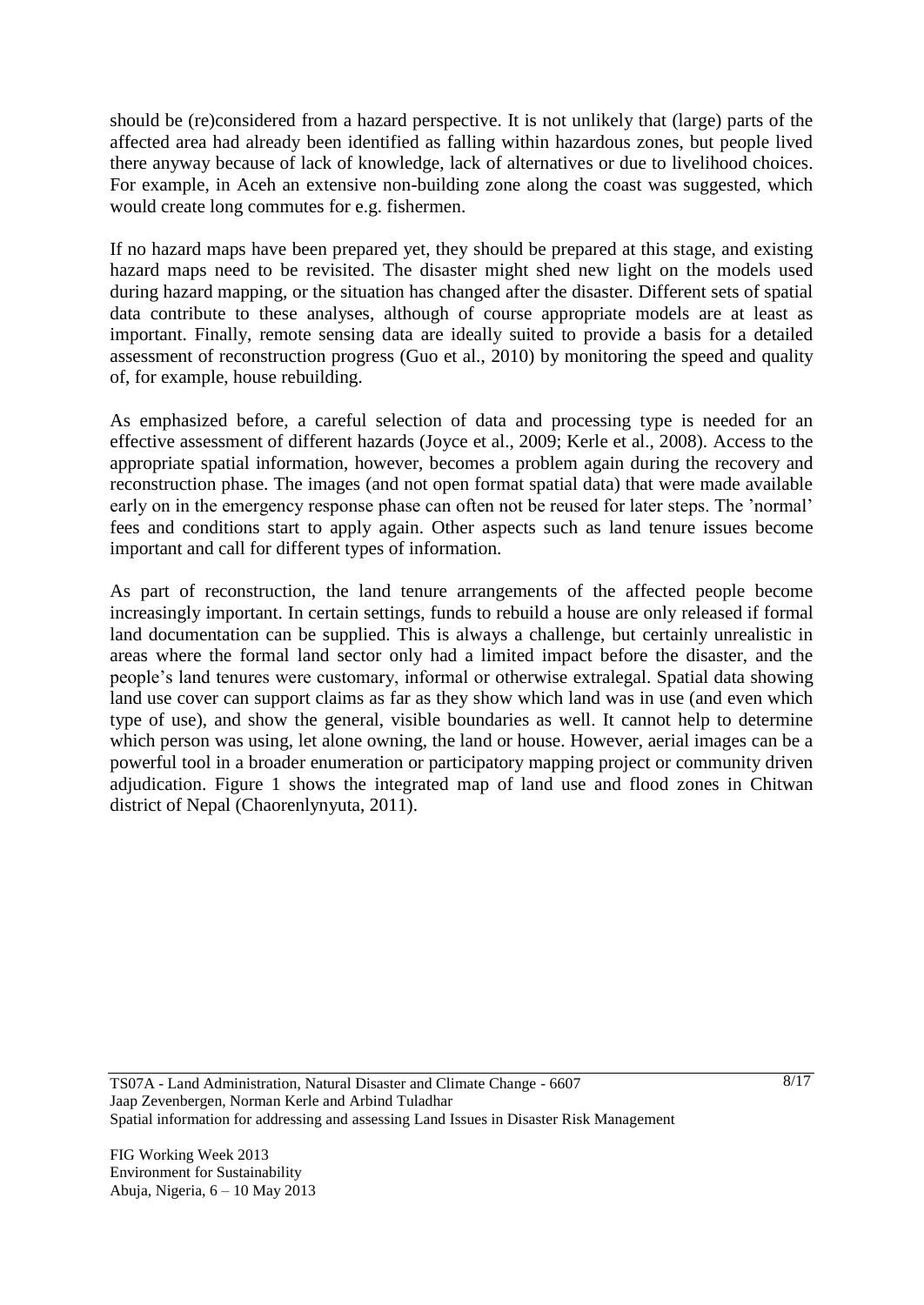

Figure 1: Present land use conditions and flood affected zone in Chitwan, Nepal (taken from Charoenkalunyuta, 2011)

In areas with good coverage of land documentation, including cadastral maps, issues may still occur when some of the land has been lost (e.g., to the sea) or when severe, regional and local, displacement has taken place. A first issue that needs attention is to re-establish the survey control points that have been lost or severely damaged. New marks may need to be placed and re-surveyed using GPS or conventional surveying techniques. Although GPS (or other GNSS) approaches are increasingly used for cadastral work in a setup with Continuously Operating Reference Station (CORS) stations, land administration systems, including cadastral maps, are legacy systems that contain a lot of information collected in the past with technology appropriate at that time. With restored survey control points, ground based techniques can be used for surveys to demarcate boundaries and for positioning of all rebuilding activities. It can also be used for ground truthing of aerial data sets. In case of seismic induced disasters, there is also the need to deal with deformation of the earth crust, leading to displacement of buildings, roads, local survey control points and even regionally the whole survey control network.

After the 2011 East Japan Great Earthquake and Tsunami, post-seismic deformation mapping of survey control network showed enormous movement. 44,000 official survey points were affected, with horizontal movements of up to 5.6 meter. Even the origin of the network in Tokyo had moved 20 cm. With specific geodetic techniques (including a Very-long-baseline interferometry station and GPS), 600 were re-established. The Ministry of Justice had ruled that the boundaries moved with the land, except for the effect of local landslides, and thus made the coordinates relative to the terrain objects, which we see as a wise and practical

Spatial information for addressing and assessing Land Issues in Disaster Risk Management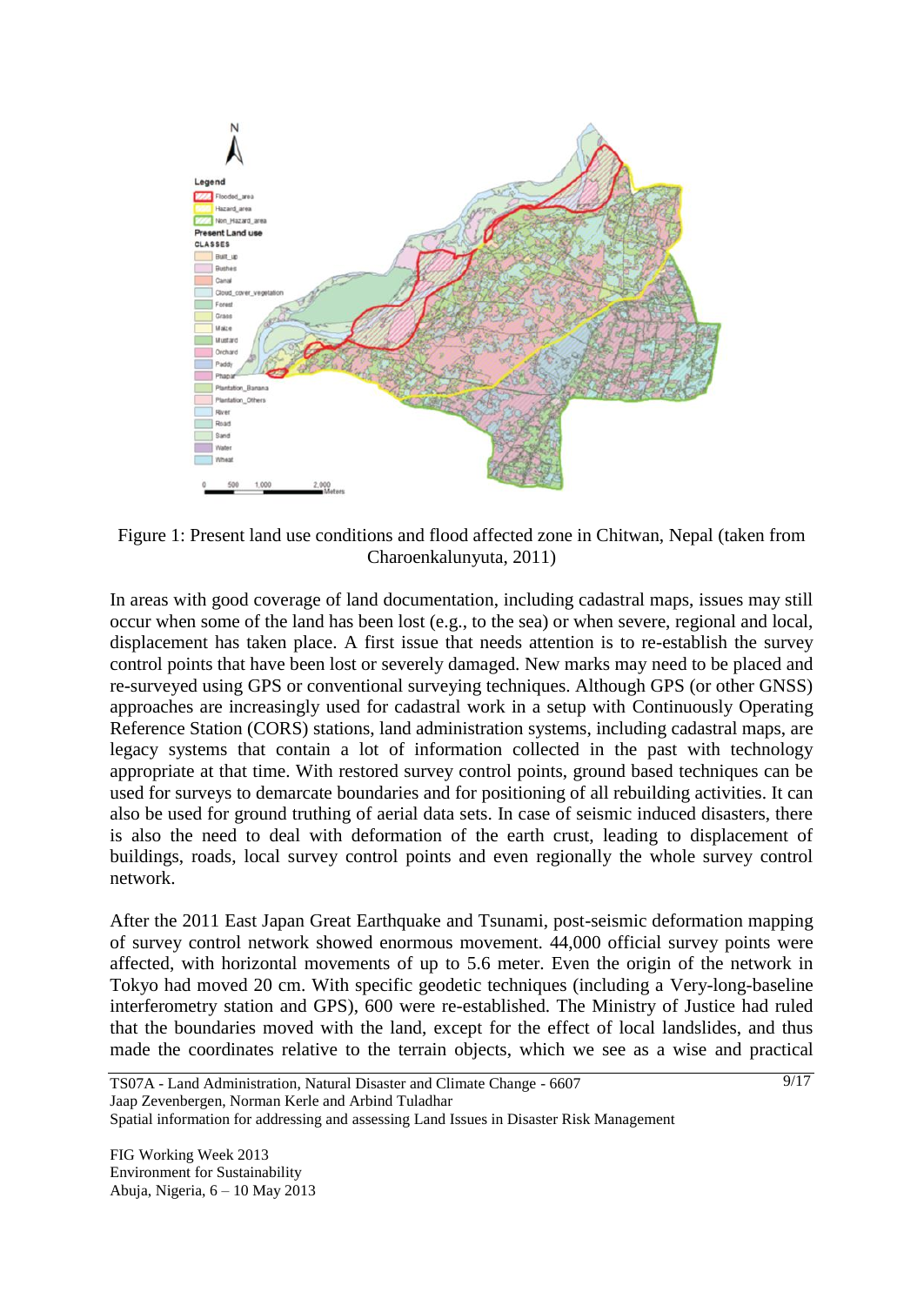approach. The relevant geodetic authorities (GSI) created software for coordinate transformation to restore the boundaries. Control points were re-established to aid the resurveying of boundaries, especially in locally distorted areas with landslides and liquefaction (Sekine and Nanjo, 2012). Furthermore, the Ministry of Land re-surveyed the boundaries of public properties first so that they will be referred to as reliable known boundaries when private properties start to come in. The nearly complete digital data of the land registries and cadastral maps in the area had been backed up in the central database (Kaidzu, 2012). Similar issues needed attention in Christchurch after the 2011 Earthquake (Donnelly et al., 2011).

### **5. DIASTER RIKS REDUCTION**

It is widely accepted that resources invested in disaster risk reduction are eclipsed by the cost incurred if disasters do occur, yet too little effort is being made to access and reduce risk. The last decade progress has been made to shift the attention to disaster risk reduction, especially since the Hyogo meeting, and the resulting Hyogo Framework of Action. Increasingly, hazard maps are being prepared that show where and with which intensity the different hazards are likely to occur, and with which elements at risk (e.g., people, infrastructure, economic or environmental processes) and which hazard-specific vulnerabilities exist. The latter includes information on land tenure relations, such as where people work and live. In combination all these data serve to quantify risk. Mitigation measures can then be put in place where needed the most, such as placing buildings on shock absorbers, strengthening dykes and damns, breakwaters, hurricane shelters, installing early warning systems, evacuation routes and drills, educating people, etc.. Very hazardous areas, once identified, can even be rezoned to less intense or near human free land use types.

However, it remains much more difficult to have all the necessary spatial information available in the disaster risk reduction phase (ideally before a disaster hits and to be revisited after one). Even though increasingly work is being done on hazard mapping, as well as on documenting land tenure relations, a large gap remains in many parts of the world. Especially people with little money and other resources who lack security of tenure are extra vulnerable to disaster; they are more often struck by them, and the relative consequences for them are also larger.

TS07A - Land Administration, Natural Disaster and Climate Change - 6607 Jaap Zevenbergen, Norman Kerle and Arbind Tuladhar Spatial information for addressing and assessing Land Issues in Disaster Risk Management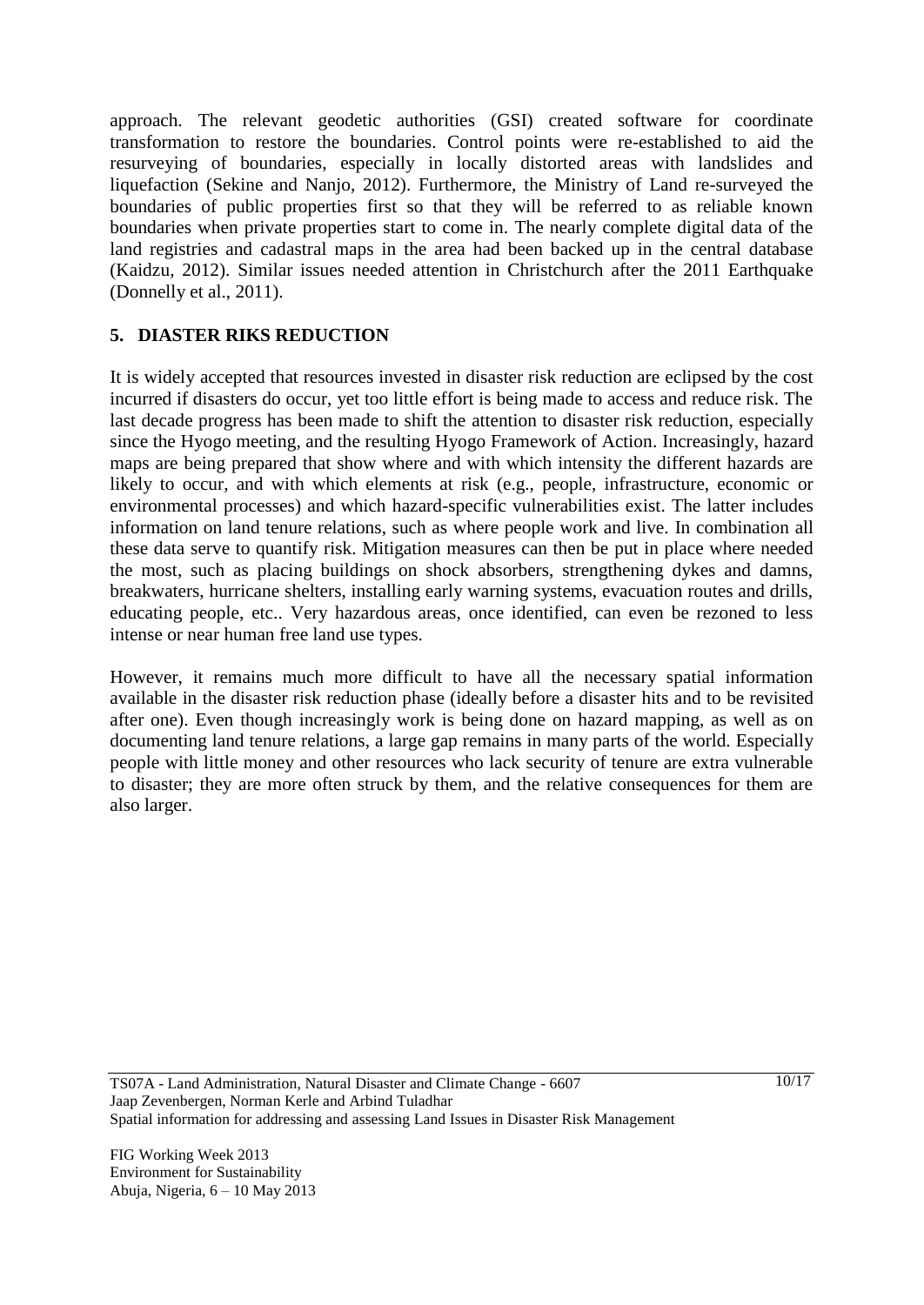

Figure 2: Land parcels (in red) flooded in Narayani River in Chitwan, Nepal (taken from Charoennkalunyuta, 2011)

TS07A - Land Administration, Natural Disaster and Climate Change - 6607 Jaap Zevenbergen, Norman Kerle and Arbind Tuladhar Spatial information for addressing and assessing Land Issues in Disaster Risk Management

FIG Working Week 2013 Environment for Sustainability Abuja, Nigeria, 6 – 10 May 2013 11/17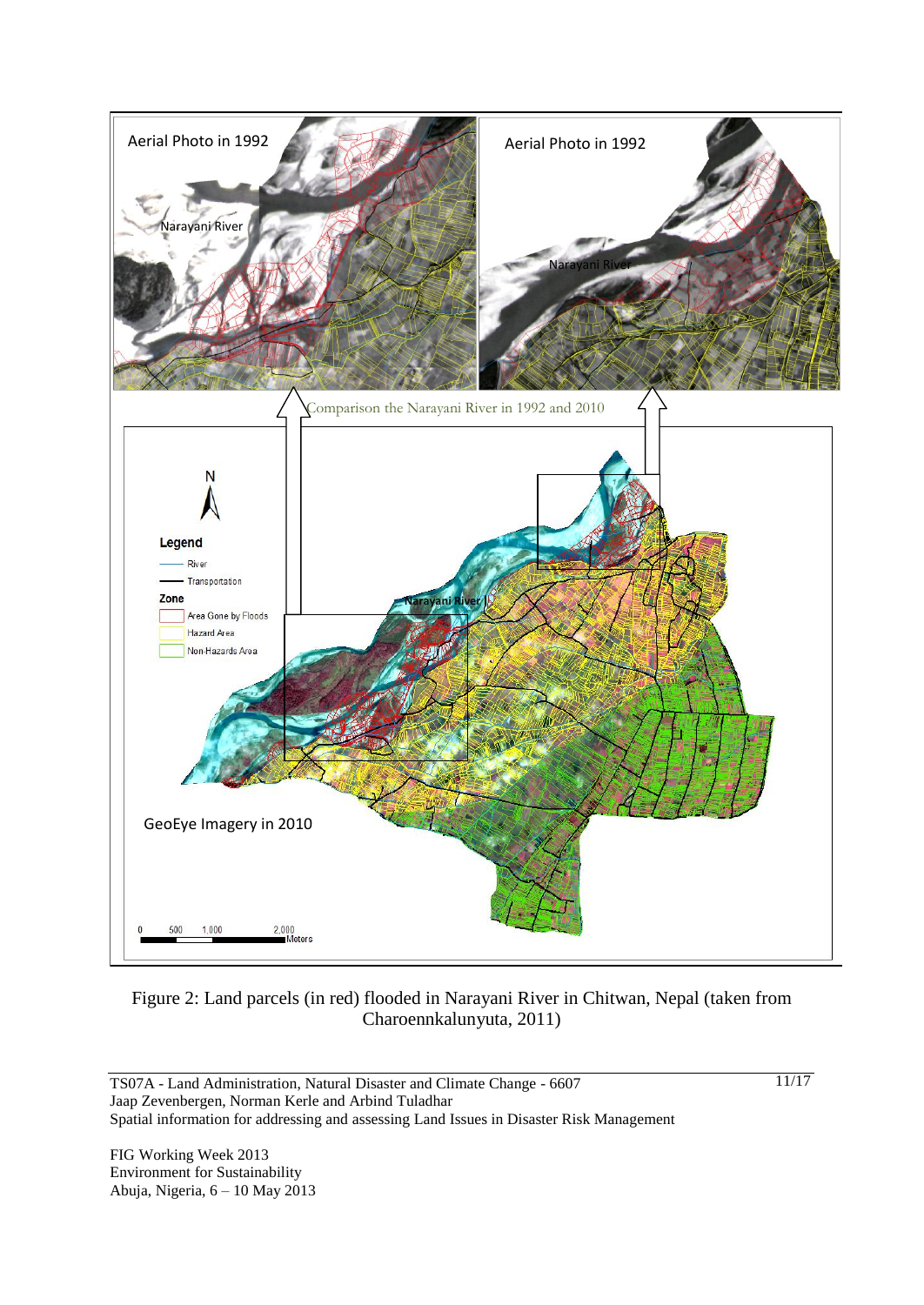In the meantime a lot of countries, partly with support from donors, are working very hard on preparing hazard maps and disaster risk atlases for specific areas. Sometimes it involves a city or region, sometimes an entire country. A quick look through some of the geospatial magazines in the 2nd half of 2012 shows many examples. For instance UNDP funded hazard maps of the whole of Sri Lanka, focusing on coastal hazards, landslides, cyclones, droughts and floods (Geospatial World, September 2012). Another example is the "Risk Atlas Georgia" prepared as part of the project "Institutional Building for Natural Disaster Risk Reduction (DRR) in Georgia" by ITC and the Caucasian Environmental NGO Network (CENN). Due to Georgia"s geographic location between the higher and lower Caucasian mountains, it is exposed to a number of different natural hazards. A main result was the national scale hazard and risk atlas of Georgia that was made together with national expert organizations. The main goal of the "Atlas of Natural Hazards and Disaster Risks" is to provide national and local governments, businesses and the local population with information about existing and potential natural hazards, risks and socioeconomic vulnerability. The atlas will also assist governmental institutions in the improvement of the disaster risk management and reduction policies currently in place, the development of a relevant strategy of effective planning, and in the efficient implementation of different development projects. Any interested person or organization will therefore have the opportunity to evaluate the risks and relevant challenges faced by the local communities of Georgia by utilizing the information contained in this Atlas. The maps included in the atlas have been developed on the bases of modern, international and national research and assessment methods. The atlas is dealing with 10 types of hazards (earthquakes, flooding, landslides, mudflows, rockfall, snow avalanches, drought, wildfire, windstorm, hailstorm), and 8 types of elements at risk (population, buildings, GDP, roads, pipelines, forest, crops and protected areas). Databases were generated of past hazard events, exposure maps, created physical, social, economic and environmental vulnerability maps, and risk maps for all combinations of hazard and assets. Three different levels of administrative units were used for aggregation of the exposure and risk results: regional, districts and community. Both a paper and a web-based risk atlas were developed [\(http://drm.cenn.org/index.php/en/\)](http://drm.cenn.org/index.php/en/).

The focus on vulnerable people will also benefit from spatial data, including cadastral and land use maps, which can help identify areas with small parcels, many dwellings, limited routes out in case of evacuation and many other vulnerability criteria. Especially in combining the hazard maps with such spatially enabled information on vulnerability will help to prioritize areas that need attention from a disaster risk reduction perspective (see Charoenkalunyuta et al., 2011).

### **6. CONCLUSIONS**

Spatial data are increasingly available in many formats and through many services around the world. This applies clearly to the disaster risk management sector where, in every phase of the disaster cycle, spatial information has much to offer. Like in any other sector, a well-tuned spatial data infrastructure with appropriate policy and tools can be of great help. The International Charter allows for spatial data to support emergency interventions, and also

Spatial information for addressing and assessing Land Issues in Disaster Risk Management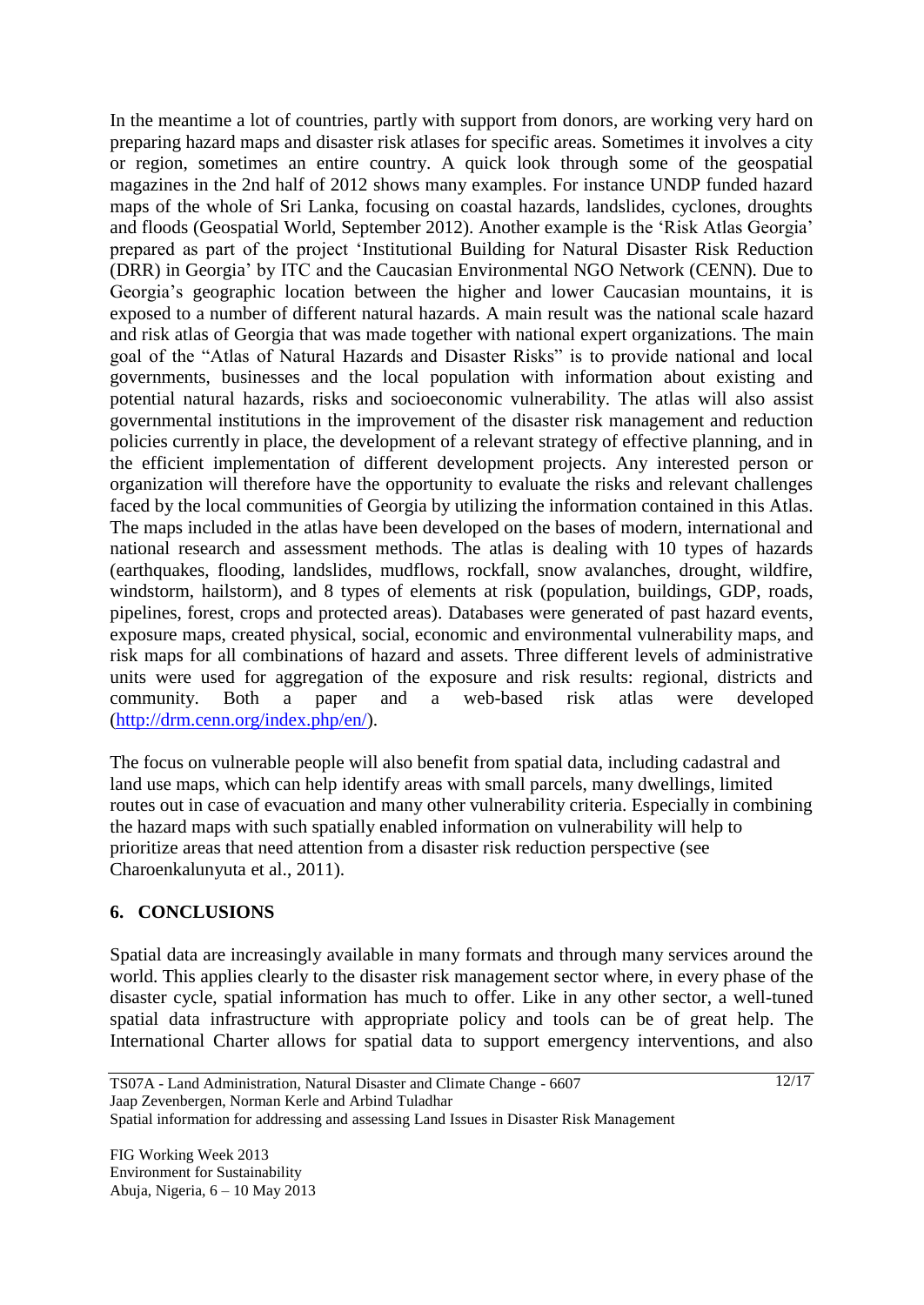national and other stakeholders are very willing to help on this issue. Ideally, pre-disaster spatial information and newly acquired spatial data come together to really help determine the hotspots that need immediate assistance and the size of the damage. However, despite growing enthusiasm in recent years about the utility of increasingly more detailed and sophisticated remote sensing data to assess structural damage, in particular the Haiti event has demonstrated the severe limitations to map what is a very complex 3D building situation in largely vertical, 2D imagery. Even highly detailed aerial imagery (Pictometry) only insufficiently revealed damage (Gerke and Kerle, 2011).

Official spatial data can further be improved in term of reliability and quality by combining data obtained via crowdsourcing and volunteered GI. Spatial data collected for specific recovery and reconstruction projects can be made part of the emerging national spatial data infrastructure.

Another set of layers in such an infrastructure can deal with the different land tenure arrangements (how people hold their land), which ideally includes at least an inventory or enumeration of people in actual occupation in informal and often vulnerable areas that are outside the official land registration system and very often disaster prone.

Lastly, land professionals play an important role in collection, processing, using and sharing this information and are to be more aware of the specific needs of the disaster management sector. Sometimes a small thing can mean the difference between saving or losing the life of a potential disaster victim, so it is worth trying.

### **ACKNOWLEDGEMENT**

This paper is based on the report "Spatial Information for Addressing and Assessing Land Issues in Disaster Risk Management" prepared for and with financial support by FAO, the Food and Agricultural Organisation of the United Nations as part of a broader cooperation between FAO and FIG in the field of land and disaster.

### **REFERENCES**

Ali, Z., Tuladhar, A., and Zevenbergen, J., 2012, An integrated approach for updating cadastral maps in Pakistan using satellite remote sensing data: International Journal of Applied Earth Observation and Geoinformation, v. 18, p. 386-398.

Anderson, P.S., 2000, Mapping land rights in Mozambique: Photogrammetric Engineering and Remote Sensing, v. 66, p. 769-775.

Barrington, L., Ghosh, S., Greene, M., Har-Noy, S., Berger, J., Gill, S., Lin, A.Y.M., and

Charoenkalunyuta, C., 2011, Land tenure in Disaster Risk Management: Case of Flooding Nepal, Msc. research, University of Twente, Enschede, the Netherlands, 2011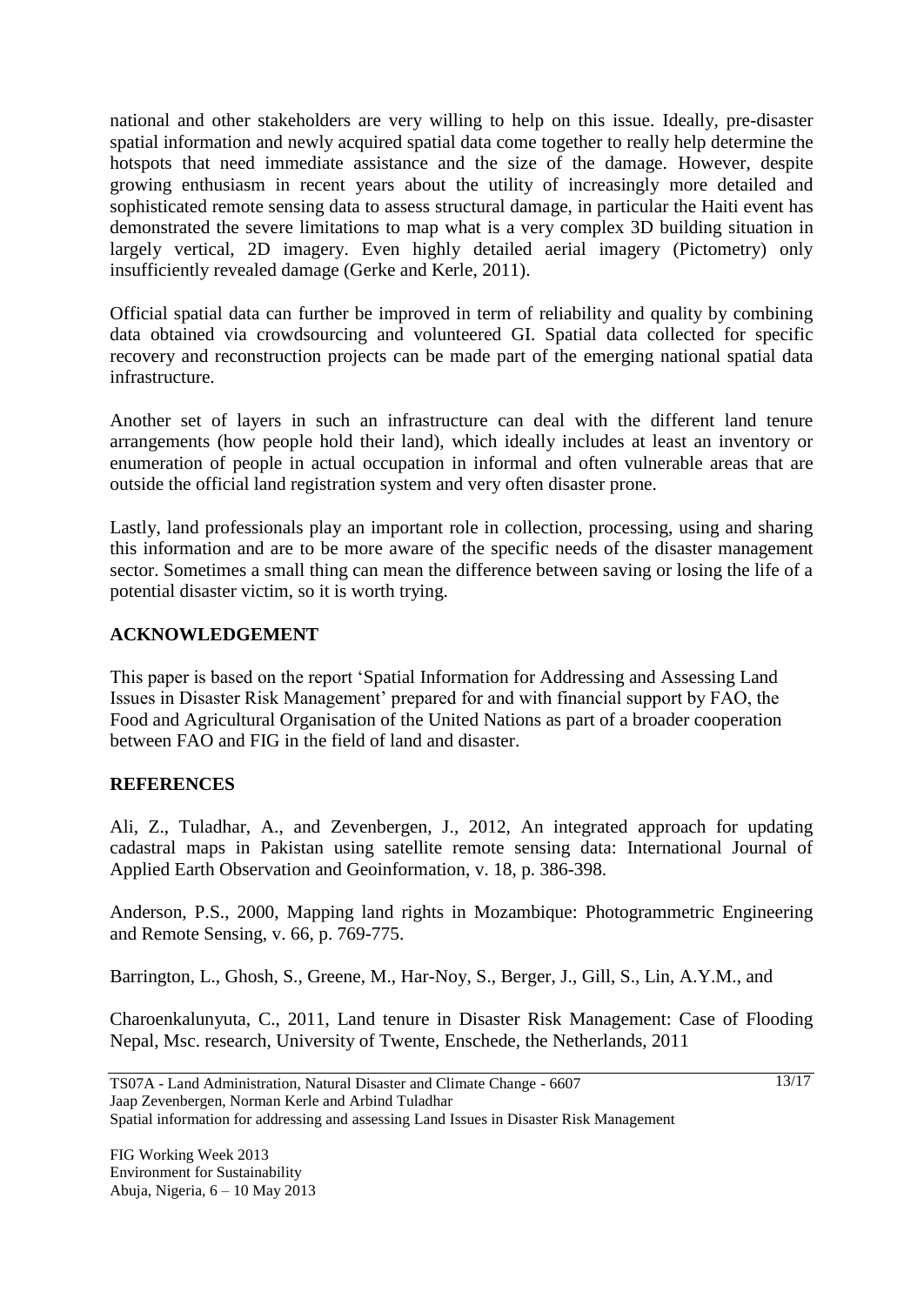Charoenkalunyuta, C., Tuladhar, A. and Zevenbergen, 2011, Community Resilience in disaster prone areas based on Land rights/ownerships, presented at Asian Conference for Remote sensing (ACRS), Taipei, Taiwan, 2011

Donnelly, Nic, Mark Smith, Mack Thompson and Don Grant 2011, Re-establishment of Cadastral Boundaries Following the 2010 Earthquake in Canterbury, New Zealand, FIG Working Week Marrakech.

Ebert, A., Kerle, N., and Stein, A., 2009, Urban social vulnerability assessment with physical proxies and spatial metrics derived from air- and spaceborne imagery and GIS data: Natural Hazards, v. 48, p. 275-294.

Gerke, M., and Kerle, N., 2011, Automatic structural seismic damage assessment with airborne oblique Pictometry imagery: Photogrammetric Engineering & Remote Sensing, v. 77, p. 885-898.

Goodchild, M., 2007, Citizens as sensors: the world of volunteered geography: GeoJournal, v. 69, p. 211-221.

Guo, H.D., Liu, L.Y., Lei, L.P., Wu, Y.H., Li, L.W., Zhang, B., Zuo, Z.L., and Li, Z., 2010, Dynamic analysis of the Wenchuan Earthquake disaster and reconstruction with 3-year remote sensing data: International Journal of Digital Earth, v. 3, p. 355-364.

Groot, R. and McLaughlin, J., 2000, Geospatial Data Infrastructure: Concepts, Cases and Good Practice. Oxford University Press. 2000, p.1 -11.

Heipke, C., 2010, Crowdsourcing geospatial data: ISPRS Journal of Photogrammetry and Remote Sensing, v. 65, p. 550-557.

JB GIS 2010 (Joint Board of Geospatial Information Societies (JB GIS) and United Nations Office for Outer Space Affairs (UNOOSA)), Geo-information for Disaster and Risk Management: Examples and Best Practices, 2010.

Joyce, K.E., Belliss, S.E., Samsonov, S.V., McNeill, S.J., and Glassey, P.J., 2009, A review of the status of satellite remote sensing and image processing techniques for mapping natural hazards and disasters: Progress in Physical Geography, v. 33, p. 183-207.

Kaidzu, Masaru, 2012, 2011 East Japan Earthquake, unpublished training material for FIG Commission 7, WG 2 (send 6 January 2012).

Kemper, T., Jenerowicz, M., Gueguen, L., Poli, D., and Soille, P., 2011, Monitoring changes in the Menik Farm IDP camps in Sri Lanka using multi-temporal very high-resolution satellite data: International Journal of Digital Earth, v. 4, p. 91-106.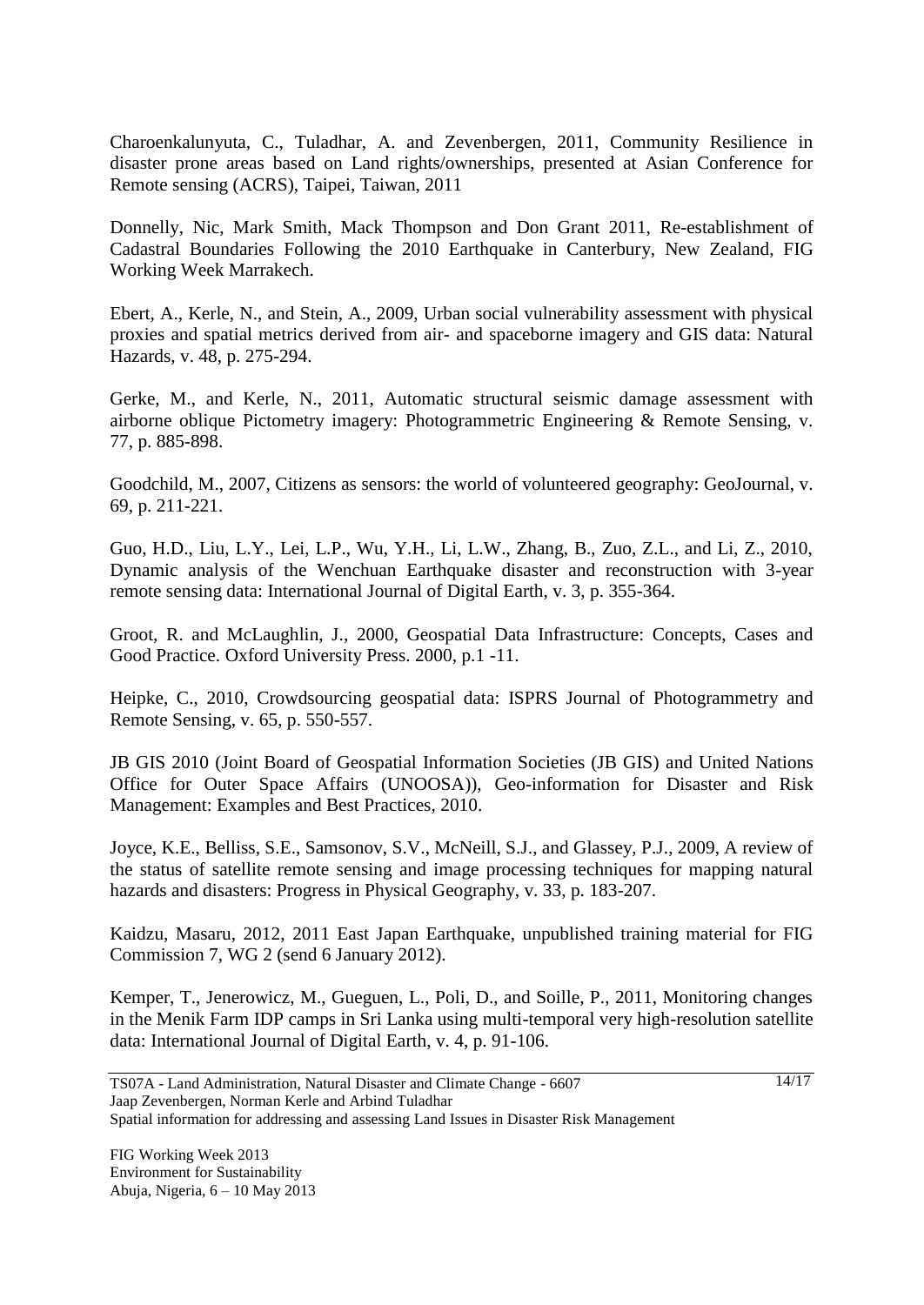Kerle, N., Heuel, S., and Pfeifer, N., 2008, Real-time data collection and information generation using airborne sensors, in Zlatanova, S., and Li, J., eds., Geospatial Information Technology for Emergency Response: London, Taylor & Francis, p. 43-74.

Kerle, N., 2010, Satellite-based damage mapping following the 2006 Indonesia earthquake-- How accurate was it?: International Journal of Applied Earth Observation and Geoinformation, v. 12, p. 466-476.

Kerle, N., 2011, Remote sensing based post - disaster damage mapping: ready for a collaborative approach?, Earthzine: fostering earth observation and global awareness.

Kerle, N., 2013, Remote sensing based post-disaster damage mapping with collaborative methods, in Zlatanova, S., Peters, R., Dilo, A., and Scholten, H., eds., Intelligent Systems for Crisis Management: Lecture Notes in Geoinformation and Cartography, Springer Berlin Heidelberg, p. 121-133.

Kerle, N. and Hoffman, R.R., 2013, Collaborative damage mapping for emergency response : the role of Cognitive Systems Engineering. In: Natural Hazards and Earth System Sciences, 1 pp. 97-113.

Lemmen, C.H.J. and Zevenbergen, J.A., 2010, First experiences with high - resolution imagery - based adjudication approach in Ethiopia. In: Innovations in land rights recognition, administration and governance : joint organizational discussion paper issue 2 : proceedings from the annual conference on land policy and administration / K. Deininger, ... [et al.]. - Washington D.C. : The World Bank, 2010.

Lemoine, G., 2010, Validation of building damage assessments based on post-Haiti 2010 earthquake imagery using multi-source reference data, Proceedings of VALgEO 2010 - 2nd International Workshop on Validation of Geo-information Products for Crisis Management: Ispra, Italy, p. 33-34.

Sekine, Ichizo and Masatake Nanjo, 2012, Readjustment of the Cadastral Map in the East Japan Earthquake Disaster Area, FIG Working Week Rome.

Stryker, T., and Jones, B., 2009, Disaster response and the International Charter program: Photogrammetric Engineering and Remote Sensing, v. 75, p. 1342-1344.

Tuladhar, A.M., 2004, Parcel-based Geo-information System: Concepts and Guidelines, PhD dissertation Technical Universiteteit Delft, ISBN 9061642248, the Netherlands

UNECE (United Nations Economic Commission for Europe), 1996, Land Administration Guidelines with Special Reference to Countries in Transition, ECE/HBP/96, Geneva, 1996

Jaap Zevenbergen, Norman Kerle and Arbind Tuladhar

Spatial information for addressing and assessing Land Issues in Disaster Risk Management

TS07A - Land Administration, Natural Disaster and Climate Change - 6607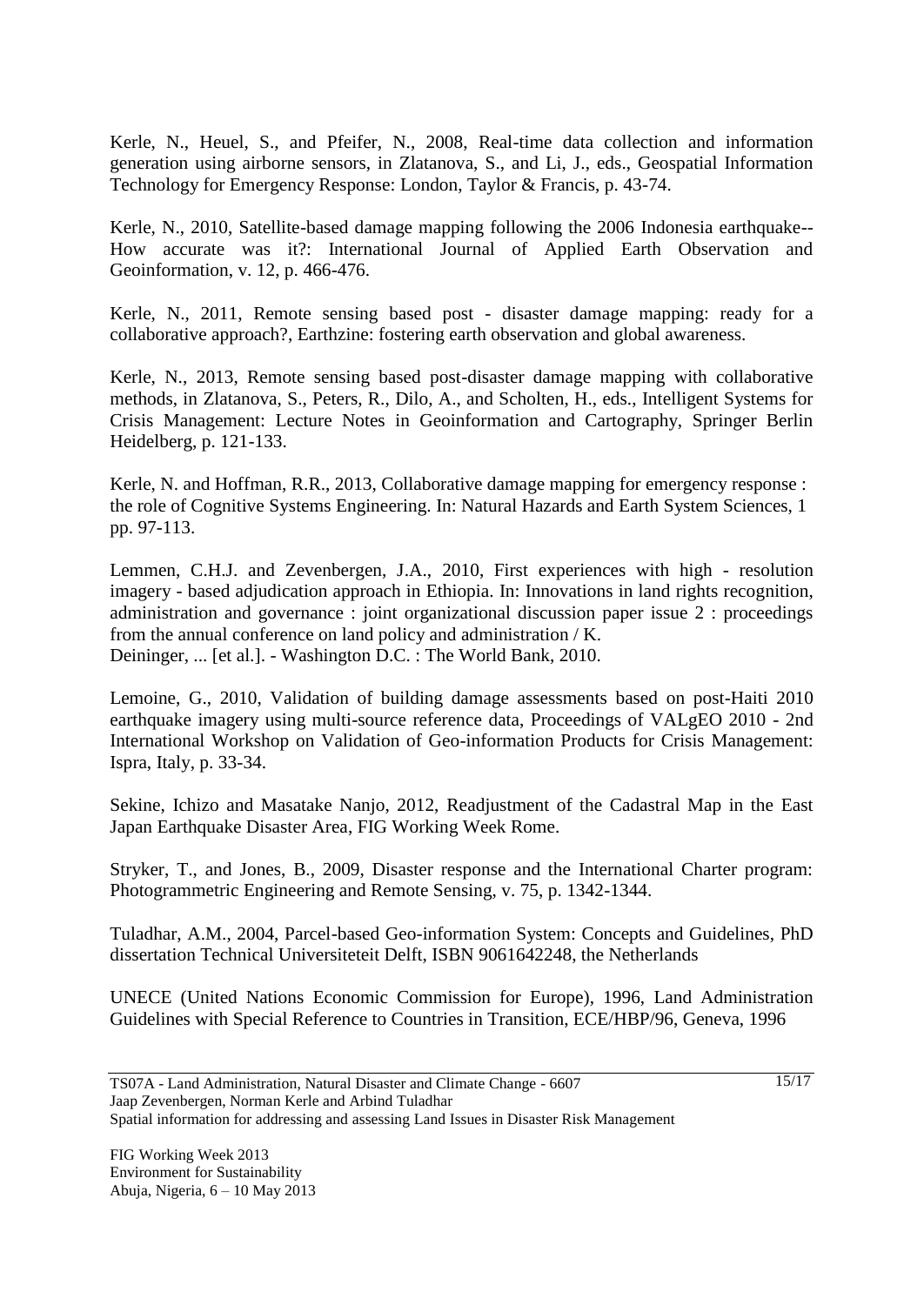Voigt, S., Schneiderhan, T., Twele, A., Gahler, M., Stein, E., and Mehl, H., 2011, Rapid damage assessment and situation mapping: learning from the 2010 Haiti earthquake: Photogrammetric Engineering and Remote Sensing, v. 77, p. 923-931.

Zhang, Y., and Kerle, N., 2008, Satellite remote sensing for near-real time data collection, in Zlatanova, S., and Li, J., eds., Geospatial Information Technology for Emergency Response: London, Taylor & Francis, p. 75-102.

### **BIOGRAPHICAL NOTES**

**Prof.dr. Jaap Zevenbergen** obtained his doctorate from Delft University of Technology (TU Delft) in Systems of Land Registration and is currently holding the position of professor of Land Administration Systems at the department of Urban and Regional Planning and Geo-Information Management (PGM), Faculty of Geo-Information Science and Earth Observation (ITC) of the University of Twente in the Netherlands. He is also director of the UNU School for Land Administration Studies ran by ITC and Ducht Kadaster, and sits on the international advisory board of the Global Land Tool Network. He is co-chair of FIG Commission 7 Working Group 2: Land Administration, Natural Disasters and Climate Change.

**Dr. Norman Kerle** received a Ph.D. degree in geography (volcano remote sensing) from the University of Cambridge, U.K., in 2002. He is currently an Assistant Professor in disaster geoinformation management with the Department of Earth Systems Analysis, Faculty of Geoinformation Science and Earth Observation (ITC), University of Twente, Enschede, The Netherlands. His principal research interests include the utility of geoinformatics for disaster risk management, particularly questions of assessment of vulnerability, risk and post-disaster structural damage, and object-oriented image analysis methods.

**Dr. Arbind Tuladhar** obtained his doctorate from Delft University of Technology (TU Delft) in Parcel-based Geo-Information Systems and is currently holding the position of assistant professor of Land Administration and Geo-Information Science at the department of Urban and Regional Planning and Geo-Information Management (PGM), Faculty of Geo-Information Science and Earth Observation (ITC) of the University of Twente in the Netherlands. Currently Dr. Tuladhar is also visiting professor in Land Administration at Chang"an University, Xi"an (China) as well visiting professor at Kathmandu University (KU), Kathmandu, Nepal. His current research interests focus on integrated systems comprising land governance, land tenure, land administration, cadastral system, Geo-ICT system modeling and development, and spatial data infrastructure in support of sustainable development.

TS07A - Land Administration, Natural Disaster and Climate Change - 6607 Jaap Zevenbergen, Norman Kerle and Arbind Tuladhar Spatial information for addressing and assessing Land Issues in Disaster Risk Management